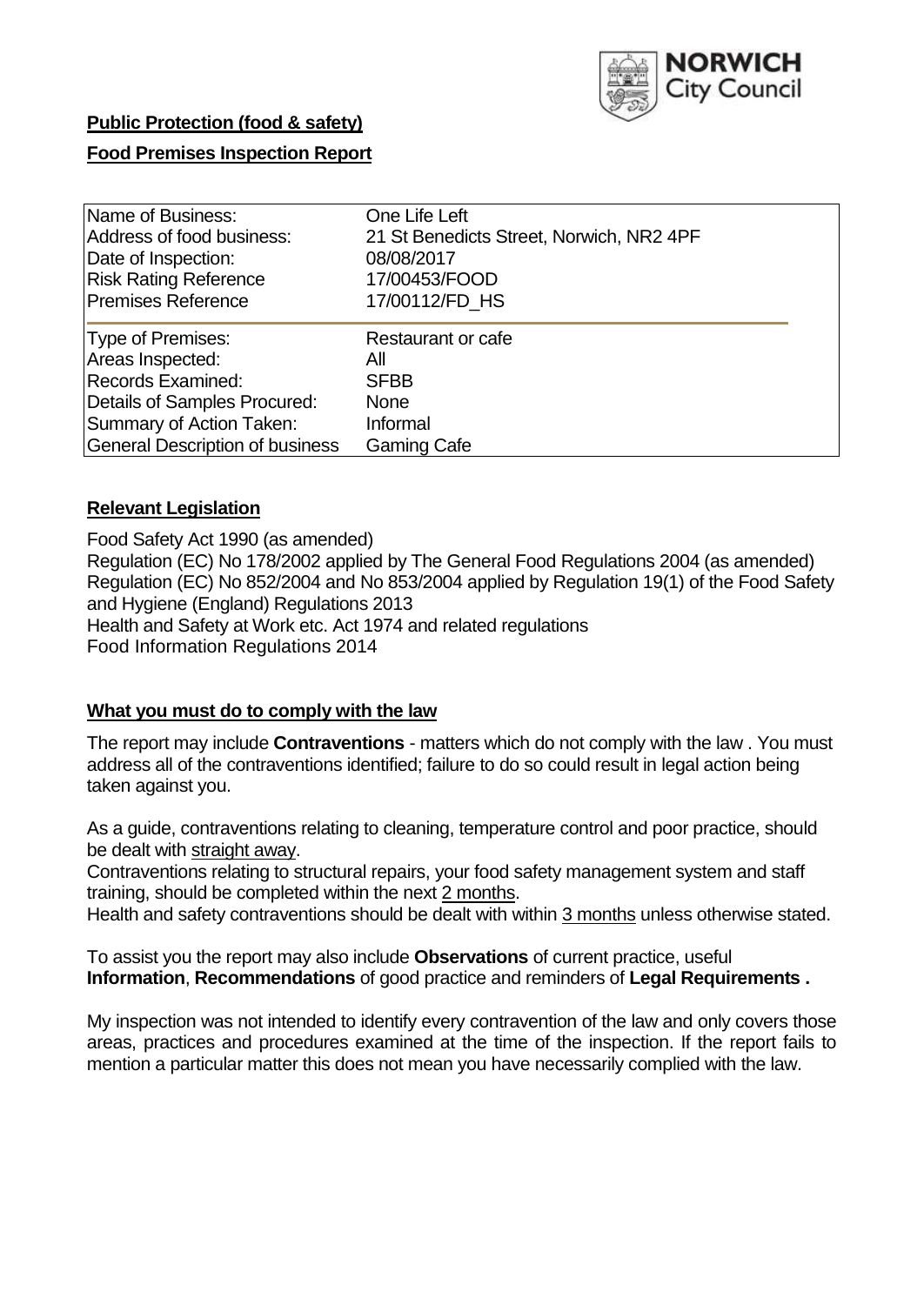# **FOOD SAFETY**

# **How we calculate your Food Hygiene Rating:**

The food safety section has been divided into the three areas which you are scored against for the hygiene rating: 1.food hygiene and safety procedures, 2. structural requirements and 3. confidence in management/control procedures. Each section begins with a summary of what was observed and the score you have been given. Details of how these scores combine to produce your overall food hygiene rating are shown in the table.

| <b>Compliance Area</b>                     |          |    |                | <b>You Score</b> |                |    |           |    |                          |  |  |
|--------------------------------------------|----------|----|----------------|------------------|----------------|----|-----------|----|--------------------------|--|--|
| Food Hygiene and Safety                    |          |    |                | $\Omega$         | 5              | 10 | 15        | 20 | 25                       |  |  |
| <b>Structure and Cleaning</b>              |          |    | $\Omega$       | 5                | 10             | 15 | 20        | 25 |                          |  |  |
| Confidence in management & control systems |          |    | $\overline{0}$ | 5                | 10             | 15 | 20        | 30 |                          |  |  |
|                                            |          |    |                |                  |                |    |           |    |                          |  |  |
| <b>Your Total score</b>                    | $0 - 15$ | 20 | $25 - 30$      |                  | $35 - 40$      |    | $45 - 50$ |    | > 50                     |  |  |
| <b>Your Worst score</b>                    | 5        | 10 | 10             |                  | 15             |    | 20        |    | $\overline{\phantom{a}}$ |  |  |
|                                            |          |    |                |                  |                |    |           |    |                          |  |  |
| <b>Your Rating is</b>                      | 5        | 4  | 3              |                  | $\overline{2}$ |    |           |    |                          |  |  |

Your Food Hygiene Rating is 5 - a very good standard

# **1. Food Hygiene and Safety**

Food hygiene standards are high. You demonstrated a very good standard of compliance with legal requirements. You have safe food handling practices and procedures and all the necessary control measures to prevent cross-contamination are in place. Some minor contraventions require your attention. **(Score 5)**

000006

# Contamination risks

**Observation I** was pleased to see that Contamination risks were controlled

### Hand-washing

**Observation** Hand washing was managed well and wash-hand basins were well stocked with hand cleaning material.

### Personal Hygiene

**Observation** I was pleased to see that standards of personal hygiene were high.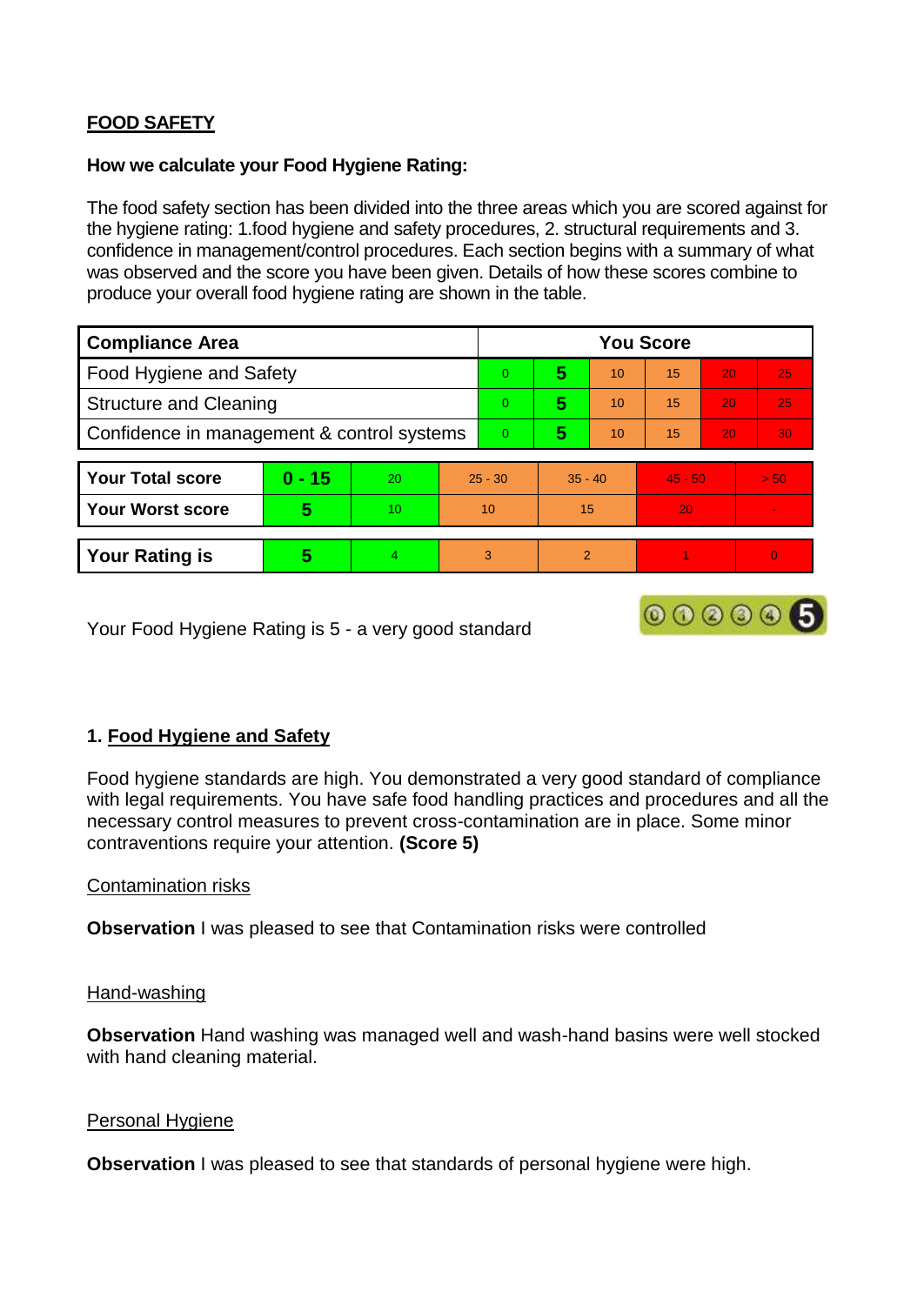# Temperature Control

### Poor Practices

**Observation** The following matters represented poor practice and if allowed to continue may cause food to become contaminated or lead to its deterioration

 food in the chest freezer was stacked above the load line. Food should not be stacked above the load line as it may defrost

# **2. Structure and Cleaning**

The structure facilities and standard of cleaning and maintenance are all of a good standard and only minor repairs and/or improvements are required. Pest control and waste disposal provisions are adequate. The minor contraventions require your attention. **(Score 5)**

### Cleaning of Structure

**Observation** The kitchen had been well maintained and the standard of cleaning was exceptionally high.

# Cleaning Chemicals / Materials / Equipment and Methods

**Information** Ensure you use a surface sanitiser that conforms to BS EN 1276:1997 or BS EN 13697:2001. This information should be available on the label or by contacting the manufacturer.

### Maintenance

**Contravention** The following items had not been suitably maintained and must be repaired or replaced:

• crack to wall in the kitchen

# **3. Confidence in Management**

A food safety management system is in place and you demonstrate a very good standard of compliance with the law. Food hazards are understood properly controlled managed and reviewed. Your records are appropriate and generally maintained. Your staff are suitably supervised and trained. You have a good track record. There are some minor contraventions which require your attention. **(Score 5)**